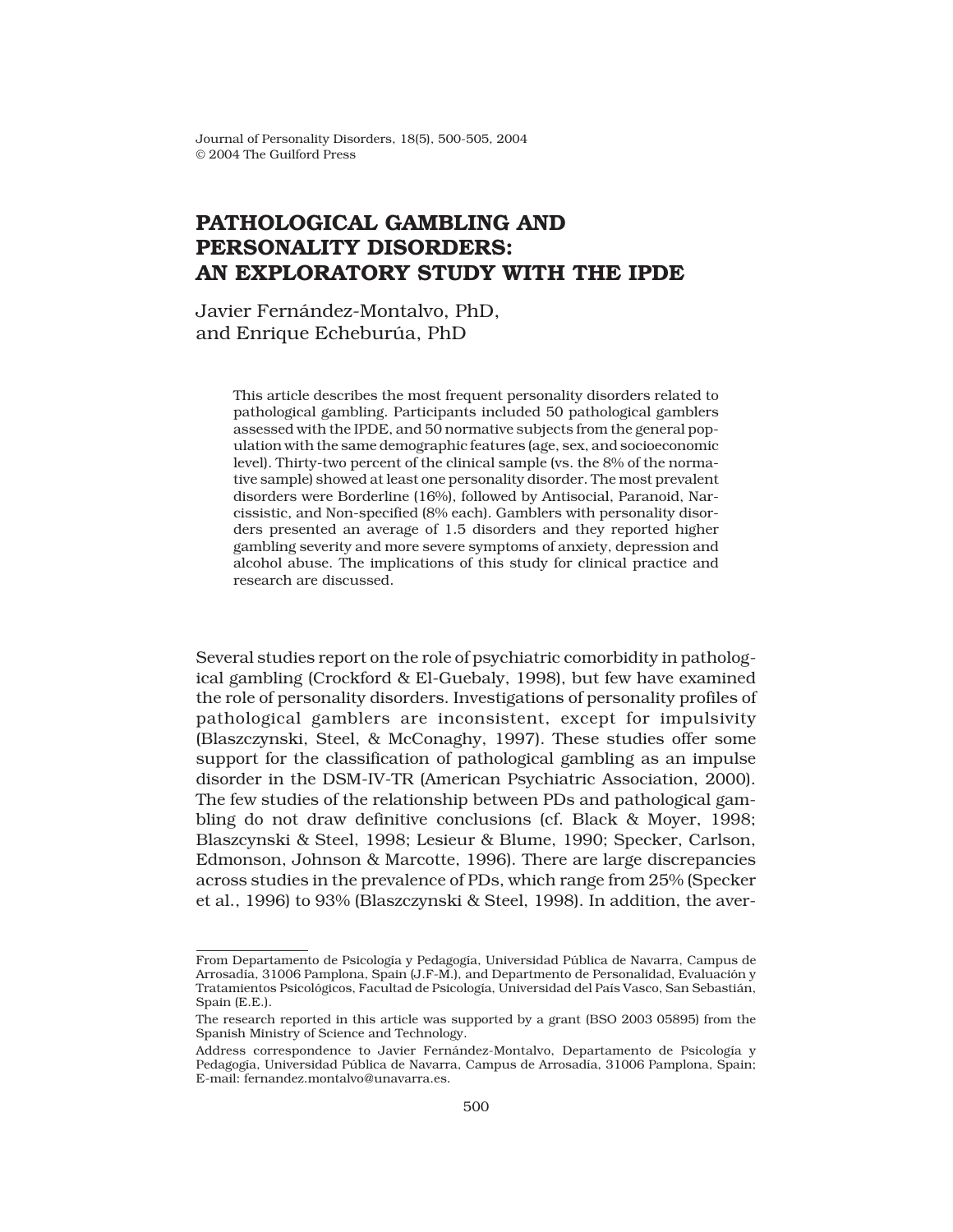#### PATHOLOGICAL GAMBLING 501

age number of diagnosed PDs for each patient is over four, suggesting overdiagnosis due to the use of self-report questionnaires.

The present study seeks to address this problem by assessing PDs in pathological gamblers with a semistructured diagnostic interview (International Personality Disorders Examination [IPDE]; Loranger, 1995; Spanish version of López-Ibor, Pérez-Urdániz, & Rubio, 1996).

# **METHOD**

## **SUBJECTS**

The sample consisted of 100 subjects (50 pathological gamblers and 50 normative subjects from general population). All of them gave their informed consent to take part in the study. The clinical sample consisted of patients who sought treatment at the Pathological Gambling Center of Rentería (Basque Country) during the period from October 2001 to August 2003. Criteria for inclusion in the study included: (a) meeting the diagnostic criteria of pathological gambling according to DSM-IV (American Psychiatric Association, 1994); (b) having a score of 4 to 19 on the Spanish version (Echeburúa, Báez, Fernández-Montalvo, & Páez, 1994) of the South Oaks Gambling Screen (SOGS; Lesieur & Blume, 1987) in order to prevent false positives; (c) not be suffering from another psychopathological disorder from Axis I; and (d) gambling primarily with slot machines. The adoption of the last two requirements corresponds to the goal of focusing on "pure" gamblers (unafflicted by other clinical disorders) and on a homogeneous sample regarding the type of gambling involved.

The group of gamblers had a mean age of 33.5 years (*SD* = 10.2), all of them were men, and their socioeconomic level was middle to lower-middle class. The average score on the SOGS was 11.9 (*SD* = 2.5), with a range of 9 to 18. Gambling behavior was characterized as being frequent (4 days/week), entailing a considerable amount of money invested (157 /week), and involving a substantial amount of time (8 hours/week) and of debt (3,673 ). Patients were dependent on gambling for nearly 6 years before seeking treatment.

The normative control group was composed of people without an Axis I disorder, selected among the normal population, and matched in age, sex, and social class with the clinical group. Mean age was 34.8 years (*SD* = 9.3), all were men, and all belonged to the middle to lower-middle socioeconomic level. There were no differences between groups.

#### ASSESSMENT MEASURES

The Structured Clinical Interview is an instrument designed with the objective of assessing, in an initial interview, pathological gambling ac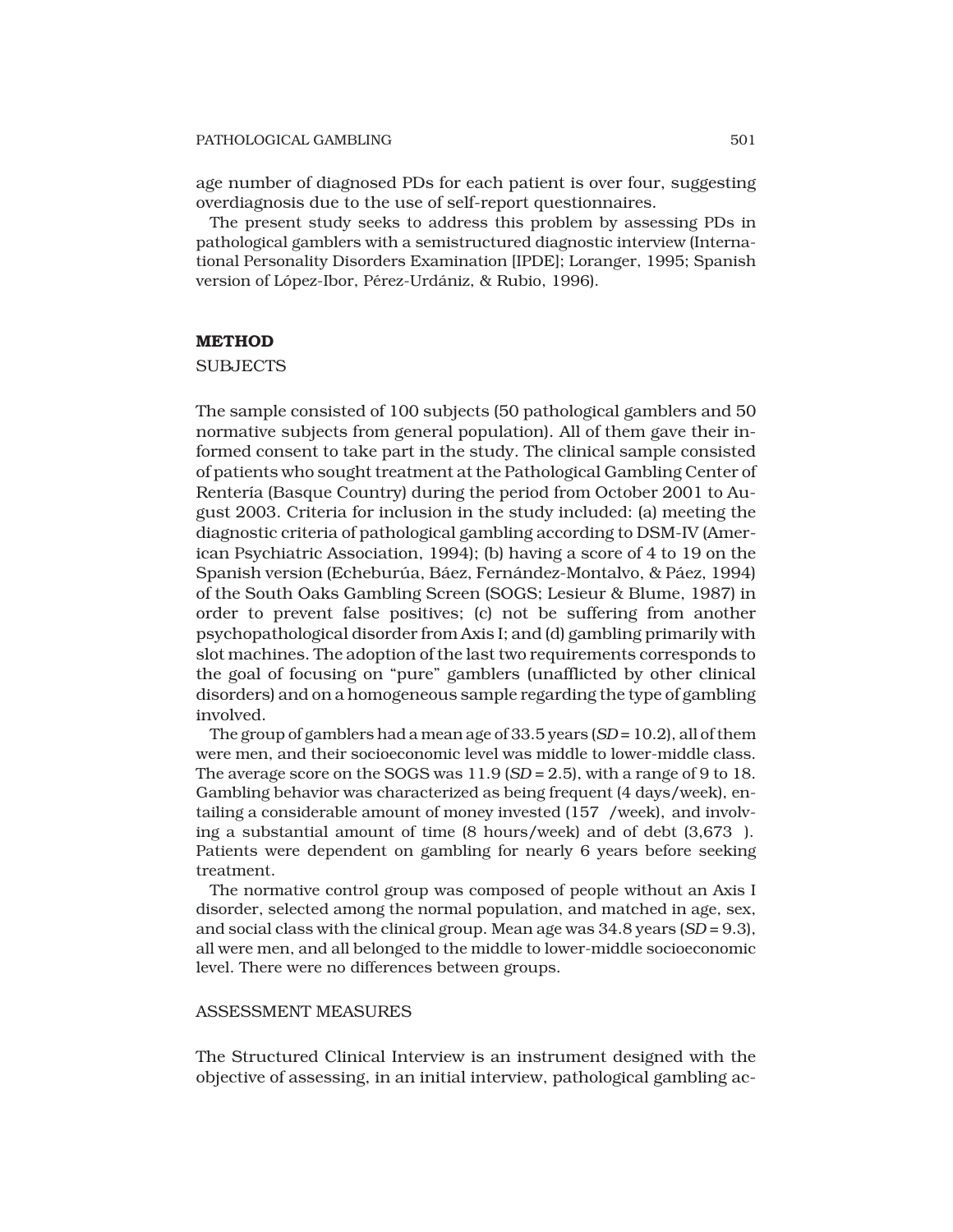cording to DSM-IV criteria, as well as the main characteristics that are present in this type of patient.

*Gambling Variables.* The South Oaks Gambling Screen (SOGS; Lesieur & Blume, 1987; Spanish version by Echeburúa et al., 1994) is a screening questionnaire composed of 20 items that are related to gambling behavior, loss of control, the sources for obtaining money, and the emotions involved. The Spanish version has a test-retest reliability of .98 and internal consistency of .94. The correlation between the SOGS and DSM-IV criteria is .92. The range of possible scores is 0 to 19, and a score higher than 4 (the cut-off point) serves to identify probable pathological gamblers (Echeburúa et al., 1994). The Pathological Gambling Dependent Variables Questionnaire (Echeburúa & Báez, 1994) provides some relevant information about the dependent variables of gambling: the amount of money, the frequency, and the time dedicated weekly to gambling on average.

*Personality Traits and Disorders.* The Impulsivity Scale (BIS-10; Barratt, 1985; Spanish version of Luengo, Carrillo de la Peña, & Otero, 1991) consists of 33 items aimed at assessing impulsivity (range: 0-132).

The International Personality Disorders Examination (IPDE; Loranger, 1995; Spanish version of López-Ibor et al., 1996) is a semistructured diagnostic interview designed to assess PDs. The IPDE covers all of the criteria for the 11 Axis II disorders of the DSM-IV. To establish reliable diagnoses, the behavior or trait must be present for at least 5 years to be considered and the criterion must be met before the age of 25. A self-administered IPDE screening questionnaire is available prior to the interview to assist in identifying personality disorders that might be of focus in the interview. The interrater reliability of the IPDE is generally good (median kappa is .73), as well as the test-retest reliability (median: .87) (Blanchard & Brown, 1998).

*Psychopathological Variables.* The State-Trait Anxiety Inventory (STAI; Spielberger, Gorsuch, & Lushene, 1970; Spanish version of TEA, 1982) consists of 20 items related to anxiety-trait and another 20 related to the anxiety-state. The range of scores is from 0 to 60 on each scale.

The Beck Depression Inventory (BDI; Beck, Rush, Shaw, & Emery, 1979; Spanish version of Vázquez & Sanz, 1999) consists of 21 items, and measures the intensity of symptoms of depression (range: 0-63).

The Alcohol Use Disorders Identification Test (AUDIT; Babor, De la Fuente, Saunders, & Grant, 1989; Spanish version of Echeburúa, 1996) is a questionnaire elaborated by the World Health Organization for the early identification of problems related to alcohol. It consists of 10 questions refering to the quantity and frequency of alcohol consumption, drinking behavior, and to the reactions or problems related to alcohol (range: 0-36).

The Inadaptation Scale (IS; Echeburúa, Corral, & Fernández-Montalvo, 2000) reflects the extent to which the subject's gambling problems cause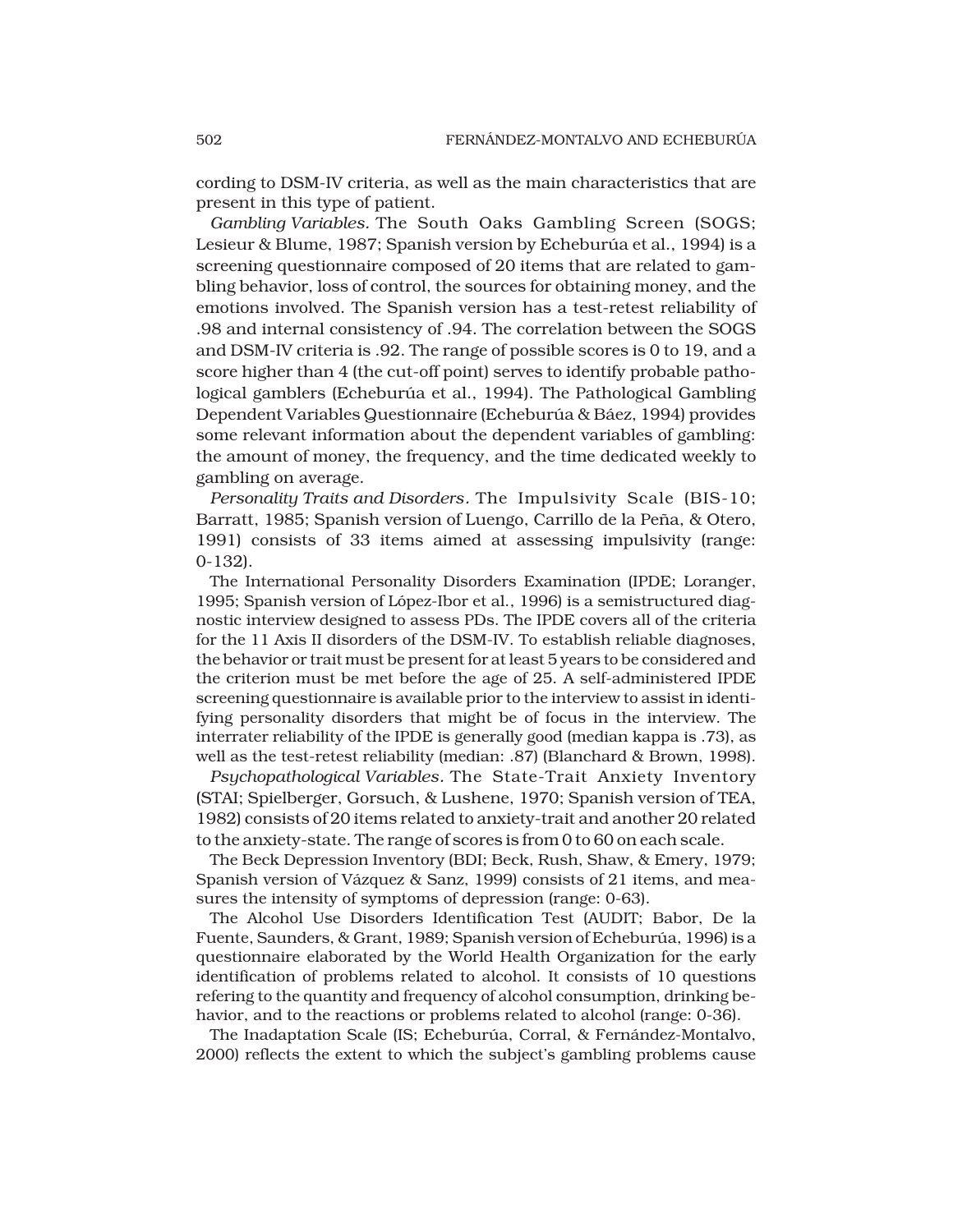#### PATHOLOGICAL GAMBLING 503

maladjustment in everyday life (social, work, leisure, couple and family) (scoring range: 0-30).

## PROCEDURE

Pre-treatment assessment of the pathological gamblers was conducted in two sessions. During the first session, data related to gambling behavior were collected, and measures of psychopathological characteristics and the IPDE screening test were administered. The IPDE was administered during the session interview.

The assessment of the normative sample was carried out after a previous stratification in age, sex, and social class with those subjects of the previous group. For assessment of this group one session was used to administer the IPDE screening test and to assess the personality disorders identified in the previous screening test with the IPDE interview. In this group the assessment decreased to one session because gambling behavior and psychopathological symptoms were not assessed.

To determine interrater reliability, two experienced clinical psychologists conducted the clinical diagnosis of pathological gambling and of personality disorders together. The agreement for the gambling diagnosis was 100%. In the case of personality disorders, the interrater reliability in joint interviews was high (kappa: .87).

## **RESULTS**

PERSONALITY TRAITS AND PSYCHOPATHOLOGICAL PROFILE OF PATHOLOGICAL GAMBLERS

The mean score in the trait-anxiety scale was 21.8 [*SD* = 8.4] in the gambling group, versus  $20.2$  [*SD* =  $8.0$ ] ( $t = 1.35$ ; *ns*) in the control group. In the case of impulsivity, gamblers obtained a mean score of 62.1 (*SD* = 15.5), which denotes a high degree of impulsivity.

In psychopathological variables, anxiety was significantly higher in the gambling group (*M* = 24.9; [*SD* = 12.2]) versus *M* = 20.5 [*SD* = 10.5]); *t* = 2.52; *p* < .01) in the control group. Depression scores were not significantly higher in the patient group  $(M = 10.1; [SD = 5.5]$ . Alcohol consumption was not increased. The mean score of  $5.9$   $|SD = 4.1|$  was below the cut-off of 8 for abuse and 20 for dependence. However, there was a subsample of 23 cases (46 percent of gamblers) who scored above the cut-off for abuse.

Scores on the maladaptation questions were significantly higher in the group of pathological gamblers  $(M = 9.2$  [*SD* = 4.6]) versus  $M = 2.23$  [*SD* = 0.75];  $t = 6.16$ ;  $p < .001$  in the control group. Nearly half of the sample showed significant maladjustment.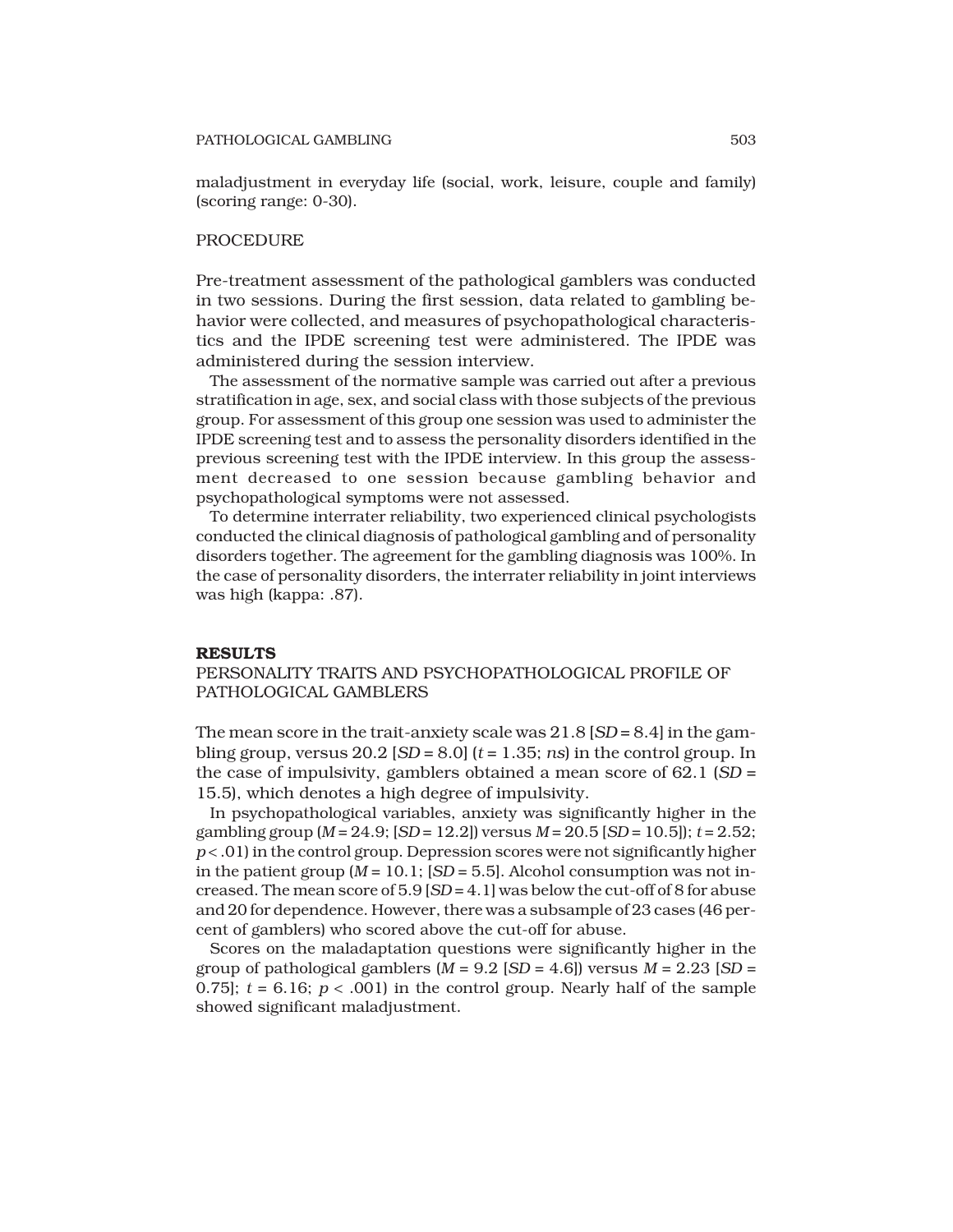# PERSONALITY DISORDERS

The overall prevalence of at least one personality disorder in the sample of pathological gamblers was 32% (*N* = 16). The most prevalent diagnosis was borderline personality disorder, which affected 16% of the cases, followed by Antisocial, Paranoid, Narcissistic, and Non-specified, which were each observed in 8% of the sample. In addition, participants with personality disorders met criteria for an average of 1.5 disorders. In contrast only 8% (4 subjects) in the normal sample met criteria for a personality disorder. Differences between groups were significant ( $\gamma^2$  = 7,5; *p* < .05).

Comparisons between gamblers with and without personality disorders indicated that those with personality disorders showed gambling severity (*t* = 2.6; *p* <.05), anxiety (*t* = 3.95; *p* < .01), depression (*t* = 4.94; *p* < .001), and alcohol abuse  $(t = 4.03; p < .01)$ , than those without personality disorders.

# **DISCUSSION**

The profile of the patients in this study is that of impulsive people with mild anxious and depressive symptoms, and with a tendency to abuse alcohol and to have problems with adaptation to daily life. These results add further evidence of elevated traits of impulsivity among pathological gamblers and suggest that this trait is important in conceptualizing the treatment of this disorder (see also Blaszczynski et al., 1997; Steel & Blaszczynski, 2002).

Personality disorder was more common in pathological gamblers than in the normal population, but not as frequent as reported in other studies (Black & Moyer, 1998; Blaszczynski & Steel, 1998; Lesieur & Blume, 1990). This discrepancy probably is due to the use of a structured interview rather than a self-report inventory.

The frequency of Cluster B disorders probably represents the role of impulsivity in the development of pathological gambling. The presence of PD is associated with greater gambling severity and more severe symptoms of anxiety, depression, and alcohol abuse. This finding raises the possibility that there are different subgroups of gamblers denoting impaired control over their behavior.